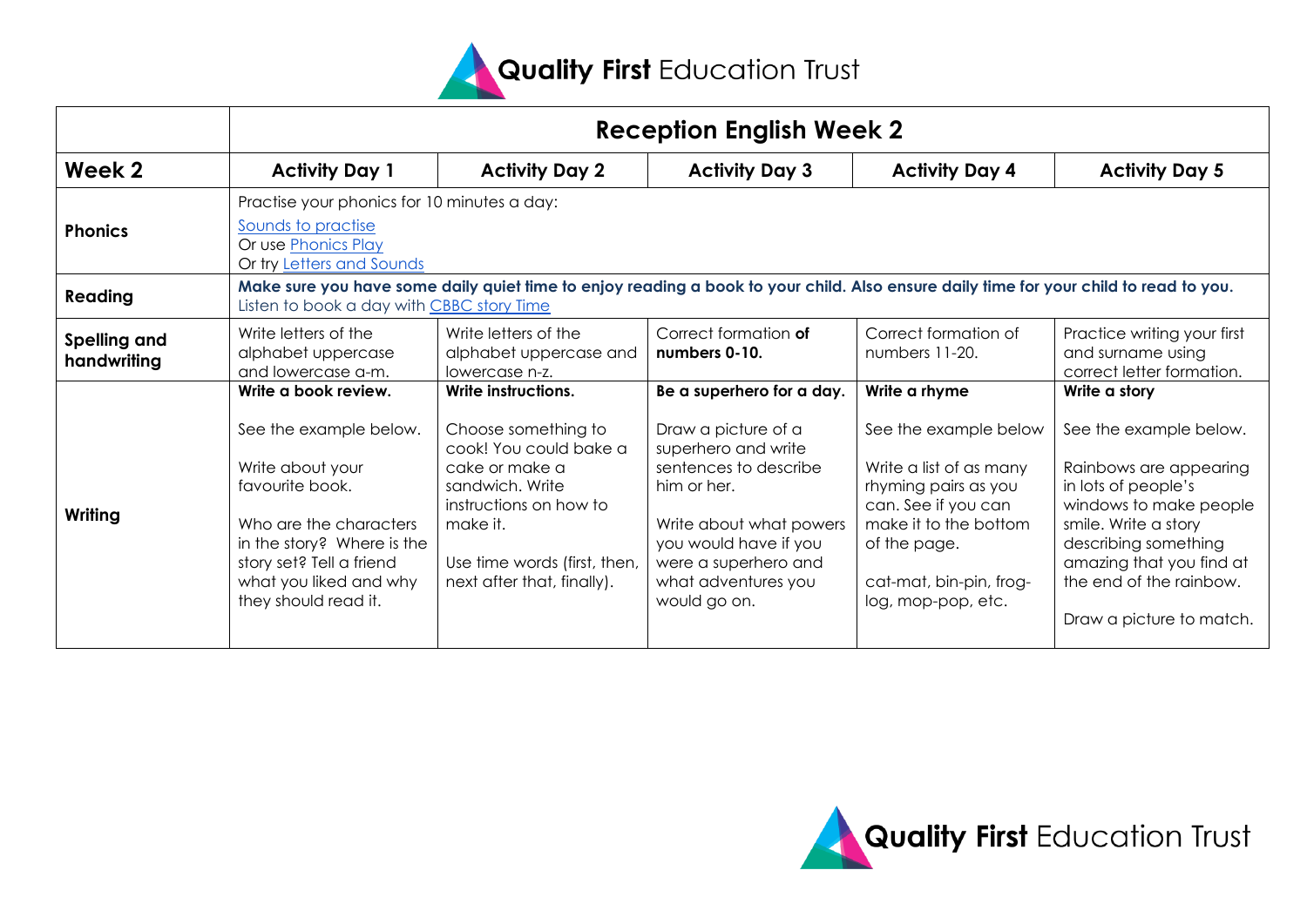#### **Spelling Words to help with your writing**

#### **Reception Words to learn**

| a   | a1 | go  | ĨS   | ın   | my   | she | they       |
|-----|----|-----|------|------|------|-----|------------|
| all | be | he  | has  |      | no   | so  | <b>VOU</b> |
| and | by | her | have | like | of   | to  | was        |
| are | do | his |      | me   | said | the | we         |

#### Tricky words (bold)

Tricky= Cannot be spelt correctly using the usual representation of sound eg 'is' will be pronounced but not spelt 'iz'

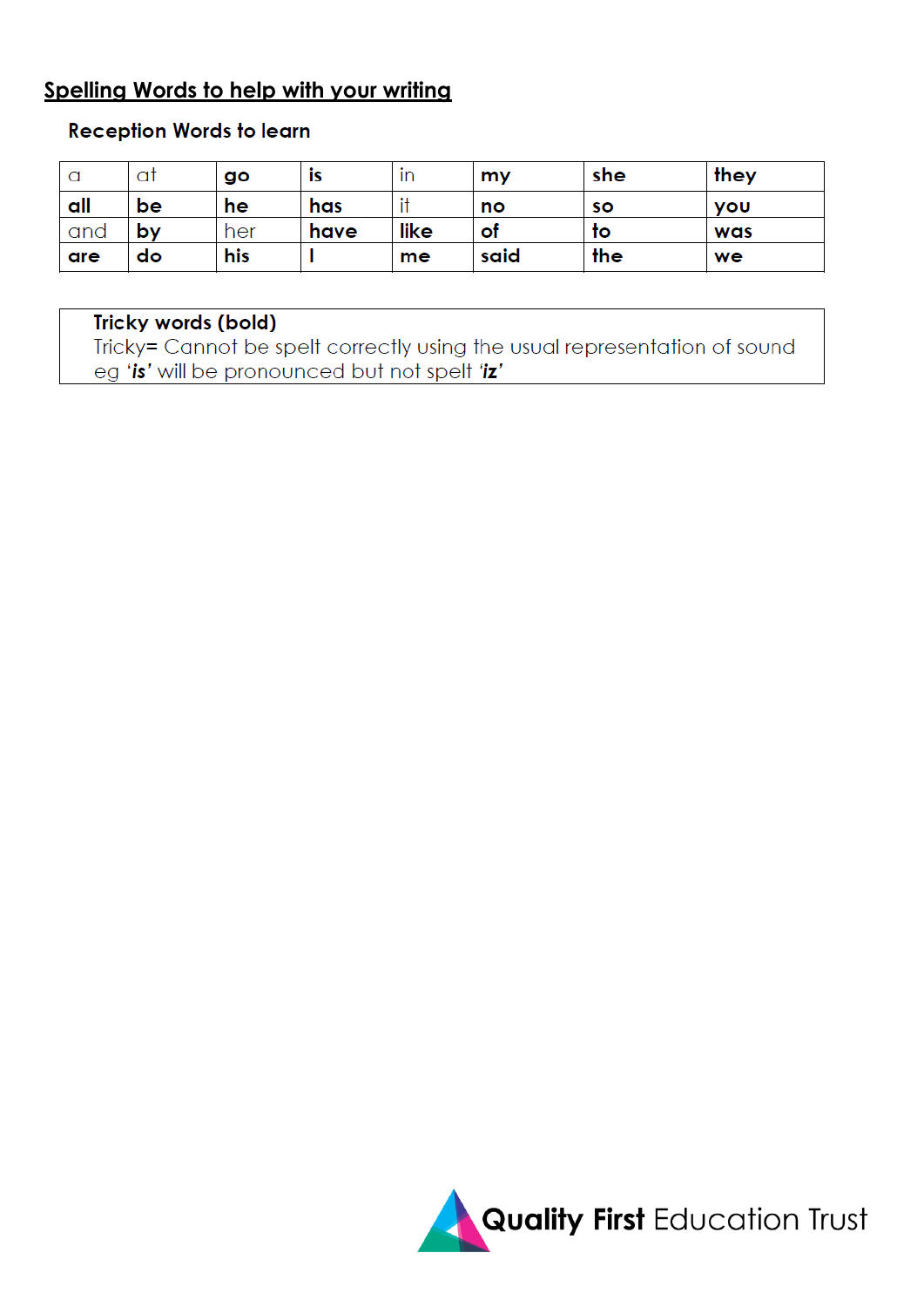## Writing Day 1: Book Review

### **Zog by Julia Donaldson**

**Characters** Zog the dragon Princess Pearl Sir Gadabout the Great

### Setting

Zog is set in and around the woods where Zog lives.

## What I liked about it

I liked it when Zog found it hard to fly. He crashed into the ground and it was funny. I liked it when Zog and Princess Pearl go on adventures. I think my friend should read Zog because it has good pictures.

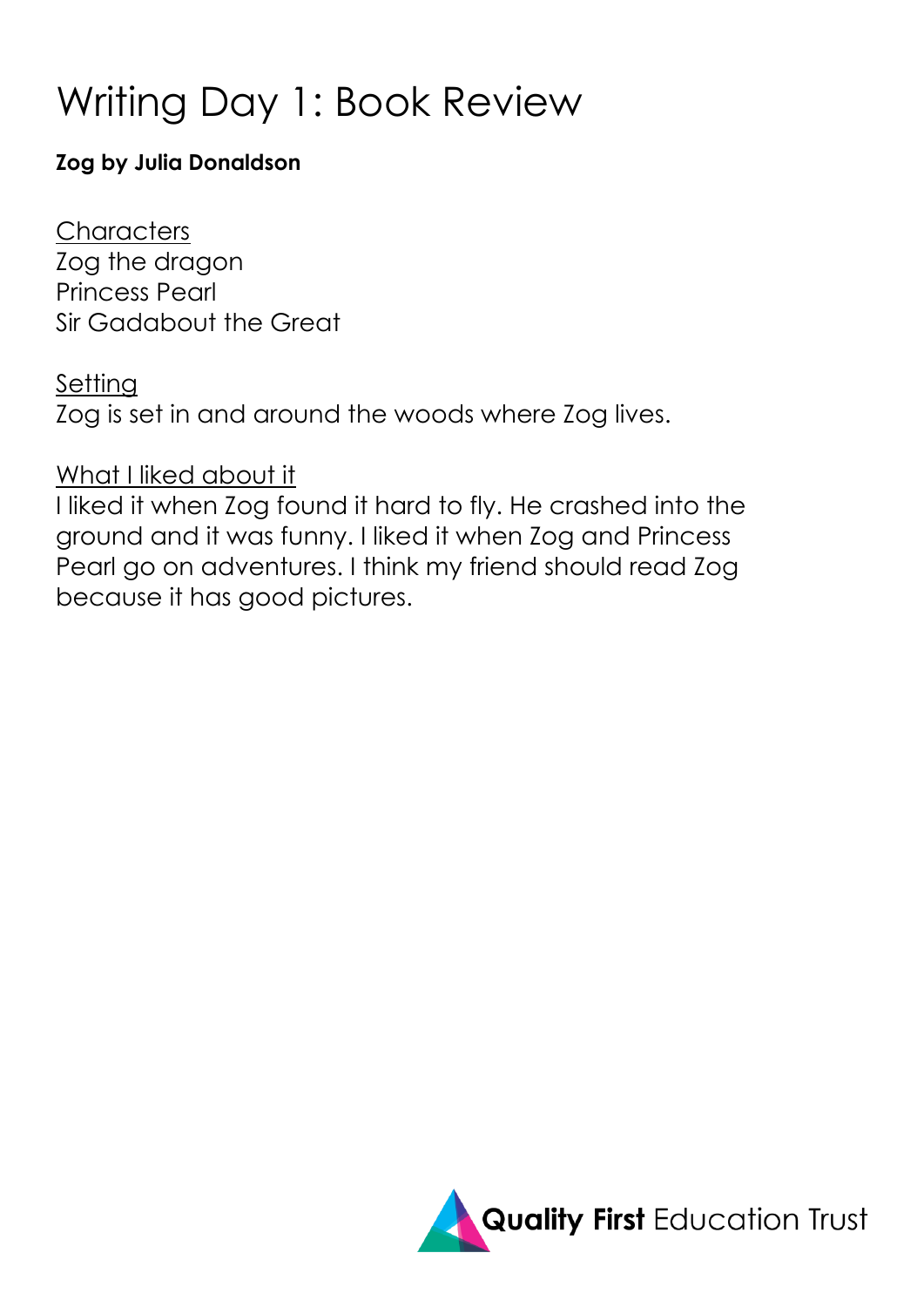## Writing Day 4: Rhyme

| cat | bat |  |
|-----|-----|--|
| bin | tin |  |
| dog | log |  |
| ten | hen |  |
| peg | leg |  |